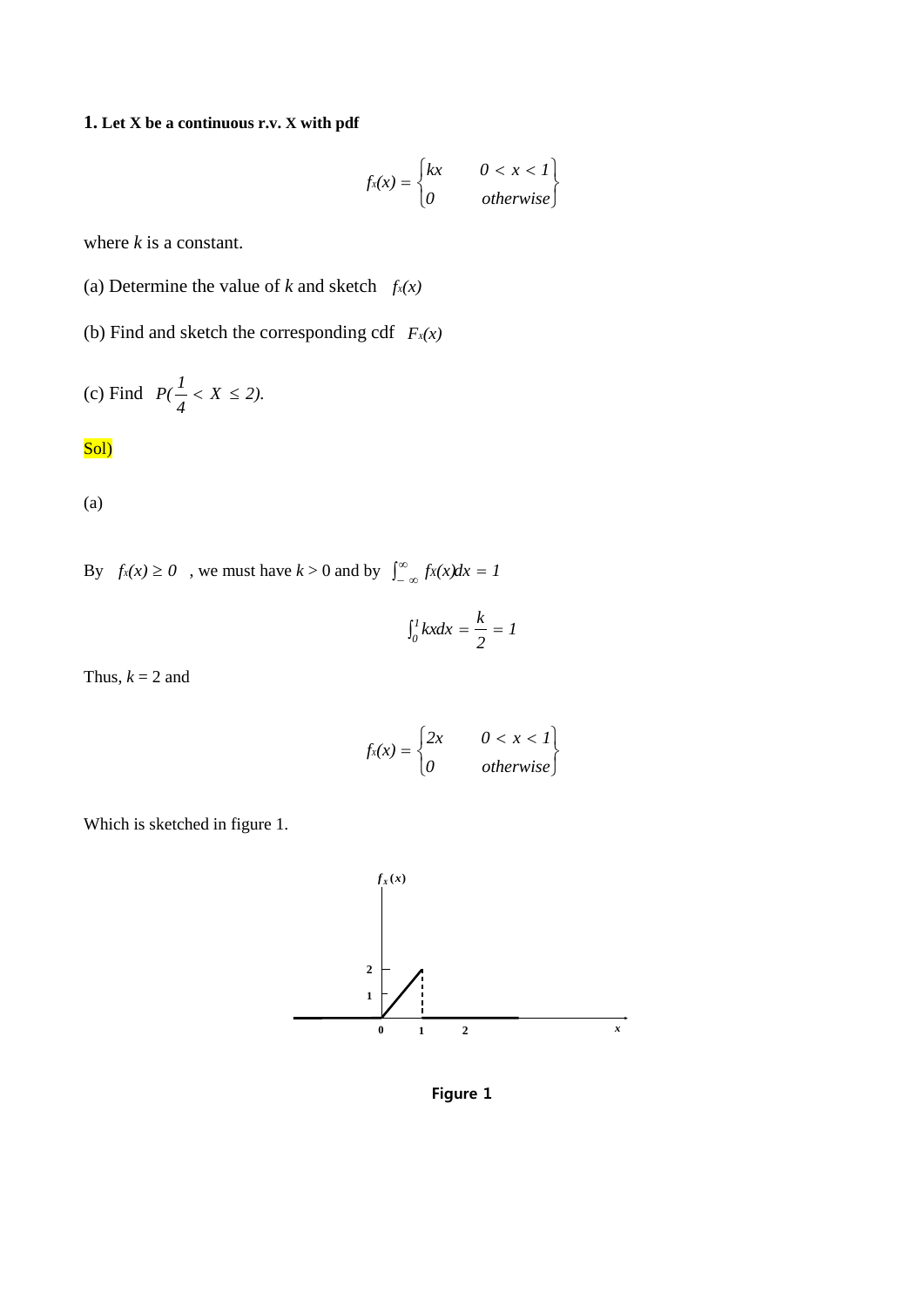(b)  $F_X(x) = P(X \le x) = \int_{-\infty}^{x} f(x) \xi \, dx$ , the cdf of X is given by

$$
F_x(x) = \begin{cases} 0 & x < 0 \\ \int_0^x 2\xi d\xi = x^2 & 0 \le x < 1 \\ \int_0^1 2\xi d\xi = 1 & 1 \le x \end{cases}
$$

Which is sketched in figure 2.



**Figure 2**

(C) 
$$
P(\frac{1}{4} < X \le 2) = F_X(2) - F_X(\frac{1}{4}) = 1 - (\frac{1}{4})^2 = \frac{15}{16}
$$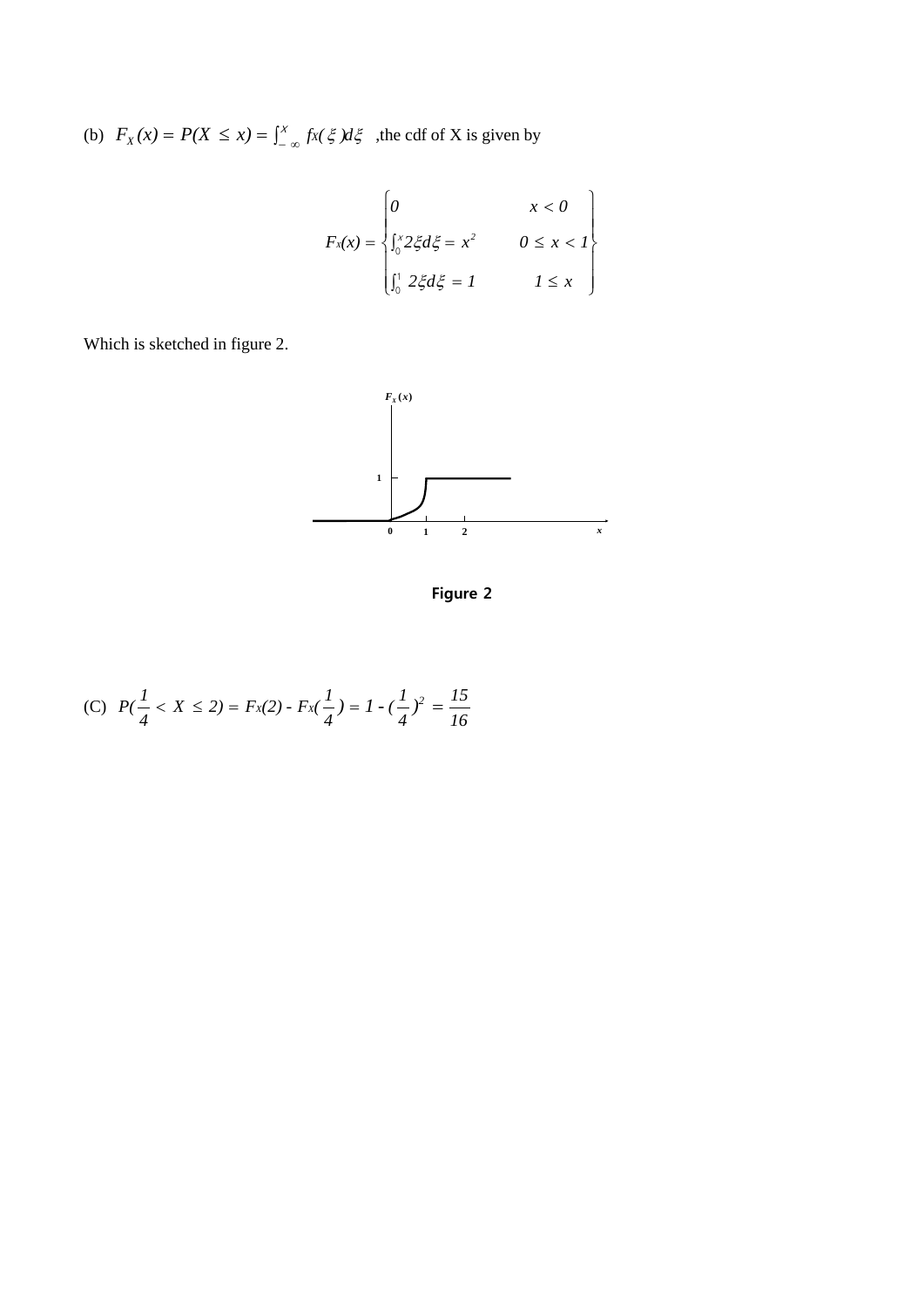**2.** Let 
$$
X = N(0; \sigma^2)
$$
. Find  $E(X / X > 0)$  and  $Var(X / X > 0)$ 

# Sol)

The pdf of  $X = N(0; \sigma^2)$  is

$$
f_{\mathsf{x}}(x) = \frac{1}{\sqrt{2\pi}\sigma} e^{-x^2/(2\sigma^2)}
$$

Then

$$
f_{x}(x \mid X > 0) = \begin{cases} 0 & x < 0 \\ \frac{f_{x}(x)}{\int_{0}^{\infty} f_{x}(\xi) d\xi} = 2 \frac{1}{\sqrt{2\pi}\sigma} e^{-x^{2}/(2\sigma^{2})} & x \ge 0 \end{cases}
$$

Hence,

$$
E(X \mid X > 0) = 2 \frac{1}{\sqrt{2\pi}\sigma} \int_{0}^{\infty} x e^{-x^{2}/(2\sigma^{2})} dx
$$

Let  $y = x^2/(2\sigma^2)$ . Then  $dy = x dx / \sigma^2$  and we get

$$
E(X \mid X > 0) = \frac{2\sigma}{\sqrt{2\pi}\sigma} \int_{0}^{\infty} e^{-y} dy = \sigma \sqrt{\frac{2}{\pi}}
$$

$$
E(X^{2} / X > 0) = 2 \frac{1}{\sqrt{2\pi}\sigma} \int_{0}^{\infty} x^{2} e^{-x^{2}/(2\sigma^{2})} dx
$$
  
= 
$$
\frac{1}{\sqrt{2\pi}\sigma} \int_{-\infty}^{\infty} x^{2} e^{-x^{2}/(2\sigma^{2})} dx = Var(X) = \sigma^{2}
$$

Next

Then we obtain

$$
Var(X \mid X > 0) = E(X^2 \mid X > 0) - [E(X \mid X > 0)]^2
$$
\n
$$
= \sigma^2 (1 - \frac{2}{\pi}) \approx 0.363 \sigma^2
$$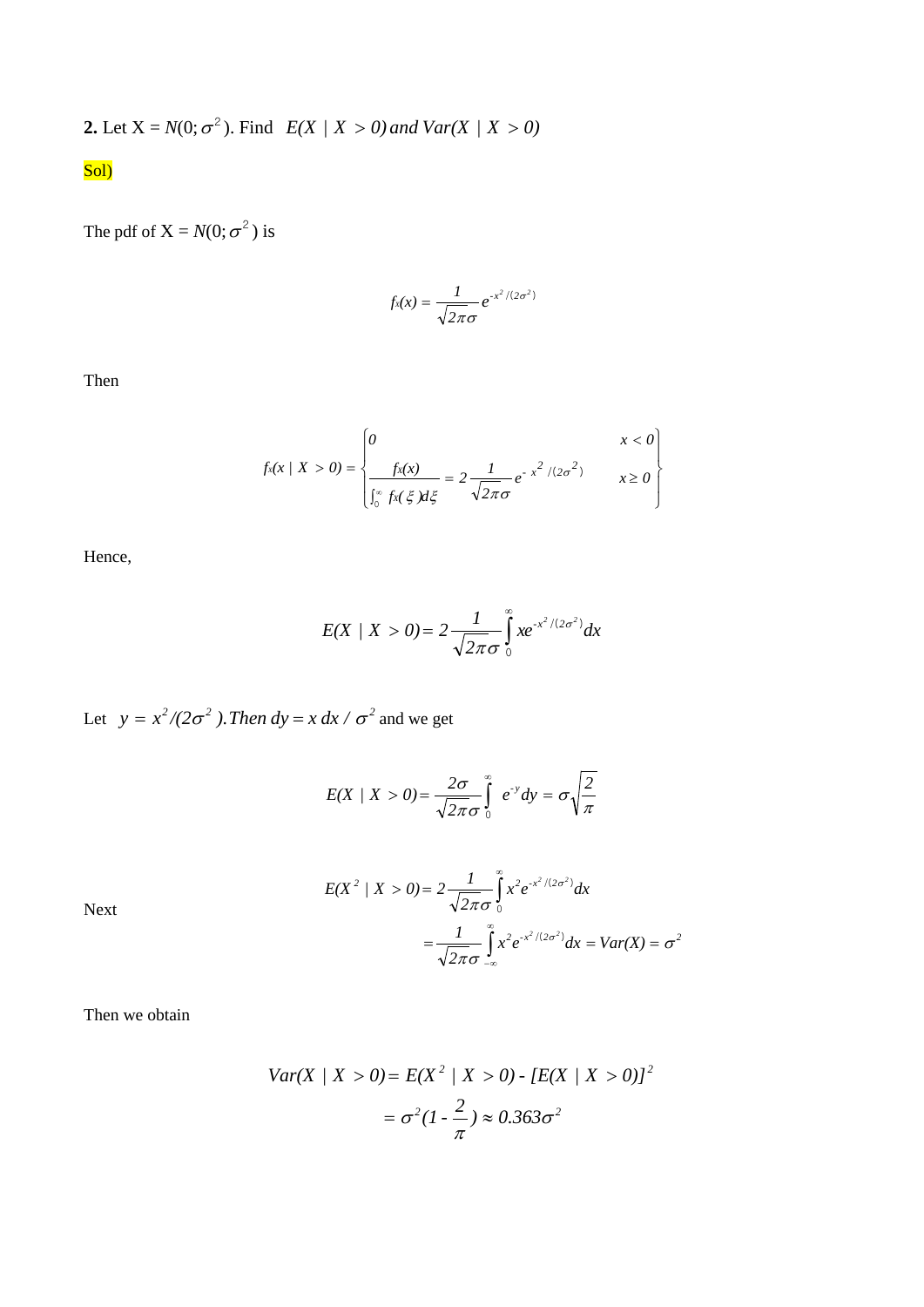- **3. A Communication Example** During lecture, we looked at a simple point-to-point communication example. The task was to transmit messages from one point to another, by using a noisy channel. We modeled the problem probabilistically as follows:
- $\bullet$  A binary message source generates independent successive messages M1, M2,  $\cdot \cdot \cdot$  : each message is a discrete random variable that takes the value 1 with probability *p* and the value 0 with probability  $1 - p$ . For a single message, we write the PMF as:
- A binary symmetric channel acts on an input bit to produce an output bit, by flipping the input with "crossover" probability e, or transmitting it correctly with probability  $1 - e$ .



For a single transmission, this channel can be modeled using a conditional PMF  $p_{Y|X}(y|x)$ , where X and Y are random variables for the channel input and output bits respectively. We then have:

$$
pYX(y \mid x) = \begin{cases} 1 - e & \text{if } y = x \\ e & \text{if } y \neq x \end{cases}
$$

Next, we make a series of assumptions that make the above single-transmission description enough to describe multiple transmissions as well. We say that transmissions are:

(a) Independent: Outputs are conditionally independent from each other, given the inputs.

(b) Memoryless: Only the current input affects the current output.

(c) Time-invariant: We always have the same conditional PMF.

We write:

```
p_{Y_1, Y_2, \cdots | X_1, X_2, \cdots}(y_1, y_2, \cdots | x_1, x_2, \cdots)(a)
               = p_{Y1|X1,X2,\cdots}(y_1|x_1,x_2,\cdots) + p_{Y2|X1,X2,\cdots}(y_2|x_1,x_2,\cdots) + \cdots(b)
               = p_{Y1|X1}(y_1|x_1) \cdot p_{Y2|X2}(y_2|x_2) \cdot \cdot \cdot(c)= p_Y |X(y| |x|) \cdot p_Y |X(y| |x2) \cdot \cdot \cdot
```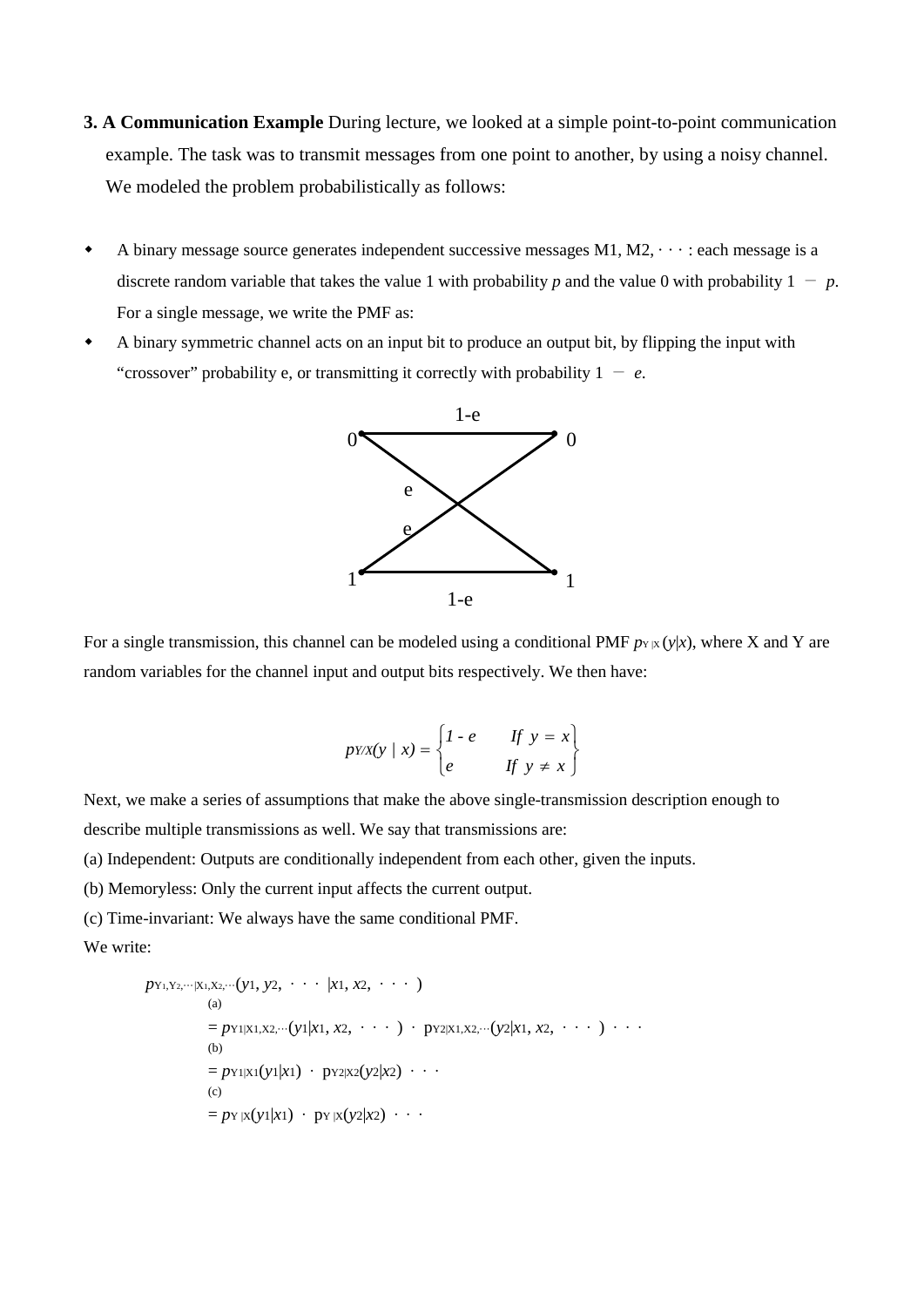Any transmission scheme through this channel must transform messages into channel inputs (encoding), and transform channel outputs into estimates of the transmitted messages (decoding).

For this problem, we will encode each message separately (more elaborate schemes look at blocks and trails of messages), and generate a sequence of n channel input bits. The encoder is therefore a map:

$$
\{0, 1\} \rightarrow \{0, 1\}^n
$$
  

$$
M \rightarrow X_1, X_2, \cdots, X_n
$$

The decoder is simply a reverse map:

$$
\{0, 1\}^n \to \{0, 1\}
$$
  

$$
Y_1, Y_2, \cdots, Y_n \to \hat{M}
$$

Note that we use the "hat" notation to indicate an estimated quantity, but bare in mind that *M* and  $\hat{M}$  are two distinct random variables. The complete communication problem looks as follows:



Finally, to measure the performance of any transmission scheme, we look at the probability of error, i.e. the event that the estimated message is different than the transmitted message:

$$
P(error) = P(\hat{M} \neq M)
$$

(a) No encoding:

The simplest encoder sends each message bit directly through the channel, i.e.  $X_1 = X = M$ . Then, a

reasonable decoder is to use the output channel directly as message estimate:  $\hat{M} = Y_1 = Y$ . What is the probability of error in this case?

#### (b) Repetition code with majority decoding rule:

The next thing we attempt to do is to send each message  $n > 1$  times through this channel. On the decoder end, we do what seems natural: decide 0 when there are more 0s than 1s, and decide 1 otherwise. This is a

"majority" decoding rule, and we can write it as follows (making the dependence of  $\hat{M}$  on the channel outputs explicit):

$$
\hat{M}(y_1,\ldots,y_n)=\begin{cases}\n0 & \text{if } y_1+\cdots+y_n < n/2 \\
1 & \text{if } y_1+\cdots+y_n \geq n/2\n\end{cases}
$$

Analytical results:

- i. Find an expression of the probability of error as a function of e, p and n. [Hint: First use the total probability rule to divide the problem into solving  $P(\text{error}|M = 0)$  and  $P(\text{error}|M = 1)$ , as we did in the lecture.]
- ii. Choose  $p = 0.5$ ,  $e = 0.3$  and use your favorite computational method to make a plot of P(error) versus *n*, for  $n =$  $1, \cdots, 15.$
- iii. Is majority decoding rule optimal (lowest P(error)) for all *p*?

[Hint: What is the best decoding rule if  $p = 0$ ?].

#### Simulation:

- i. Set  $p = 0.5$ ,  $e = 0.3$ , generate a message of length 20.
- ii. Encode your message with  $n = 3$ .
- iii. Transmit the message, decode it, and write down the value of the message error rate (the ratio of bits in error, over the total number of message bits).
- iv. Repeat Step 3 several times, and average out all the message error rates that you obtain. How does this compare to your analytical expression of P(error) for this value of *n*?
- v. Repeat Steps 3 and 4 for *n* = 5, 10, 15, and compare the respective average message error rates to the corresponding analytical P(error).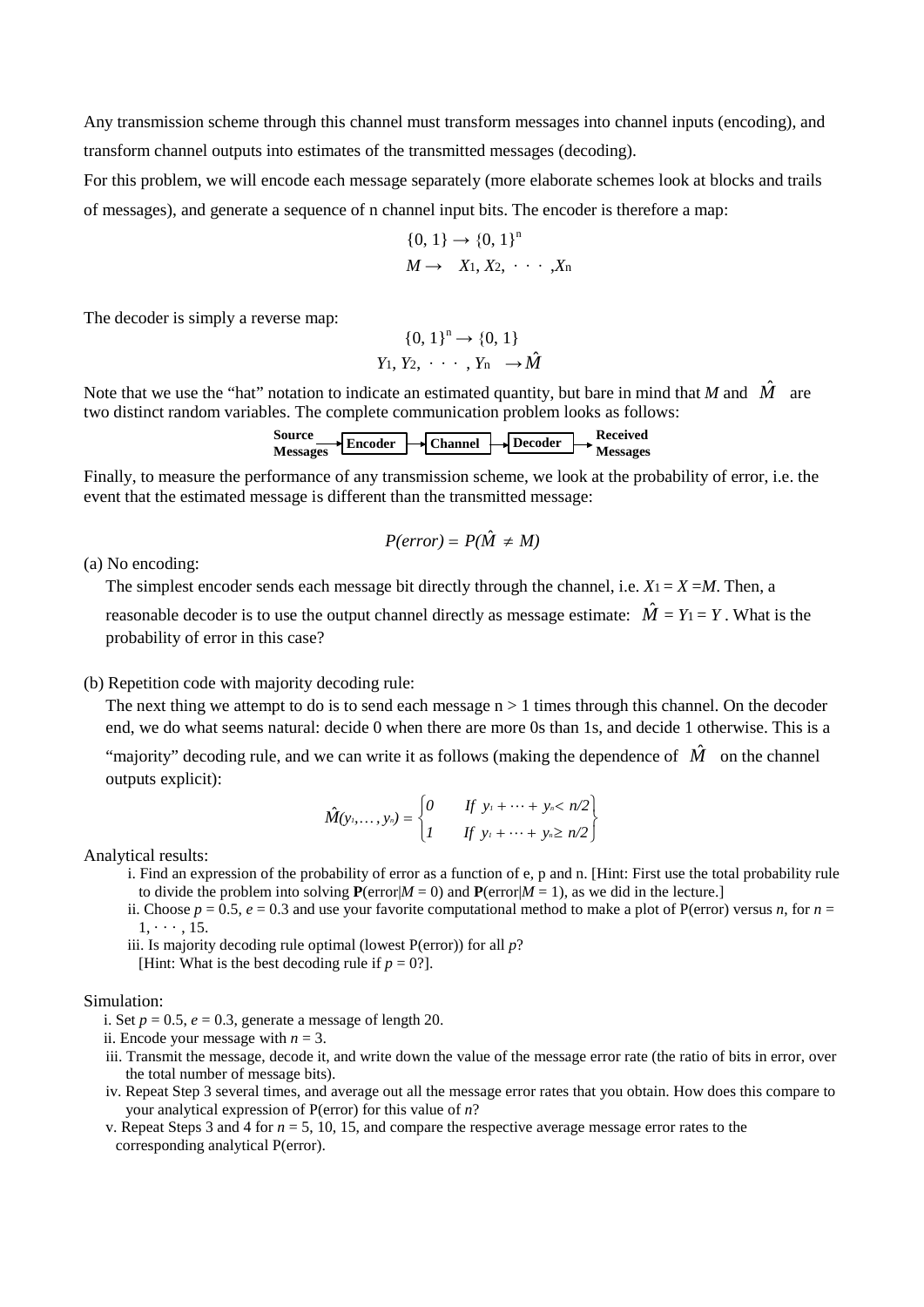(c) Repetition code with maximum a posteriori (MAP) rule:

In Part b, majority decoding was chosen almost arbitrarily, and we have alluded to the fact that it might not be the best choice in some cases. Here, we claim that the probability of error is in fact minimized when the decoding rule is as follows:

$$
\hat{M}(y_1,..., y_n) = \begin{cases}\n0 & \text{if } P(M = 0 \mid Y_1 = y_1, ..., Y_n < y_n) \\
> P(M = 1 \mid Y_1 = y_1, ..., Y_n = y_n) \\
1 & \text{otherwise.} \n\end{cases}
$$

This decoding rule is called "maximum a posterior" or MAP, because it chooses the value of M which maximizes the posterior probability of M given the channel ouput bits  $Y_1 = y_1, \dots, Y_n = y_n$  (another term for Bayes' rule).

i. Denote by N0 the number of 0s in  $y_1, \dots, y_n$ , and by  $N_1$  the number of 1s. Express the MAP rule as an inequality in terms of  $N_0$  and  $N_1$ , and as a function of *e* and *p*. [Hint: Use Bayes' rule to decompose the posterior probability. Note that  $p_{Y_1}, \dots, Y_n(y_1, \dots, y_n)$  is a constant during one decoding.] ii. Show that the MAP rule reduces to the majority rule if  $p = 0.5$ .

iii. Give an interpretation of how, for  $p \neq 0.5$ , the MAP rule deviates from the majority rule. [Hint: Use the

simplification steps of your previous answer, but keep *p* arbitrary.]

iv. (Optional) Prove that the MAP rule minimizes **P**(error).

Sol)

Analytical Results

(a) No encoding:

$$
P(error) = P(\hat{M} = 1, M = 0) + P(\hat{M} = 1, M = 0)
$$
  
=  $P(Y = 1, X = 0) + P(Y = 0, X = 1)$   
=  $P(Y = 1 / X = 0)P(X = 0) + P(Y = 0 / X = 1)P(X = 1)$   
=  $e(1 - p) + ep$ 

(b) Repetition encoding:

i. Similar to the previous case, the errors can be attributed to the conditions  $\hat{M} = 1$ ,  $M = 0$  and  $\hat{M} = 0$ ,  $M = 1$ . Assuming we encode each bit by repeating it  $n = 2m+1$ ,  $m = 0, 1...$  times, we get

$$
P(error) = P(\hat{M} = 1, M = 0) + P(\hat{M} = 1, M = 0)
$$
  
=  $P(Y_1 + Y_2...Y_n \ge m + 1/M = 0)(1 - p) + P(Y_1 + Y_2...Y_n \le m/M = 1)p$   
=  $P(atleast(m + 1) errors/M = 0)(1 - P) + P(atleast(m + 1) errors/M = 0)p$   
=  $\sum_{k=m+1}^{n} {n \choose k} e^{k} (1 - e)^{(n-k)}$ 

Note: It can be seen that the probability of error is independent of the a priori probabilities  $p$  and  $(1 - p)$ . **The error varies only as a function of**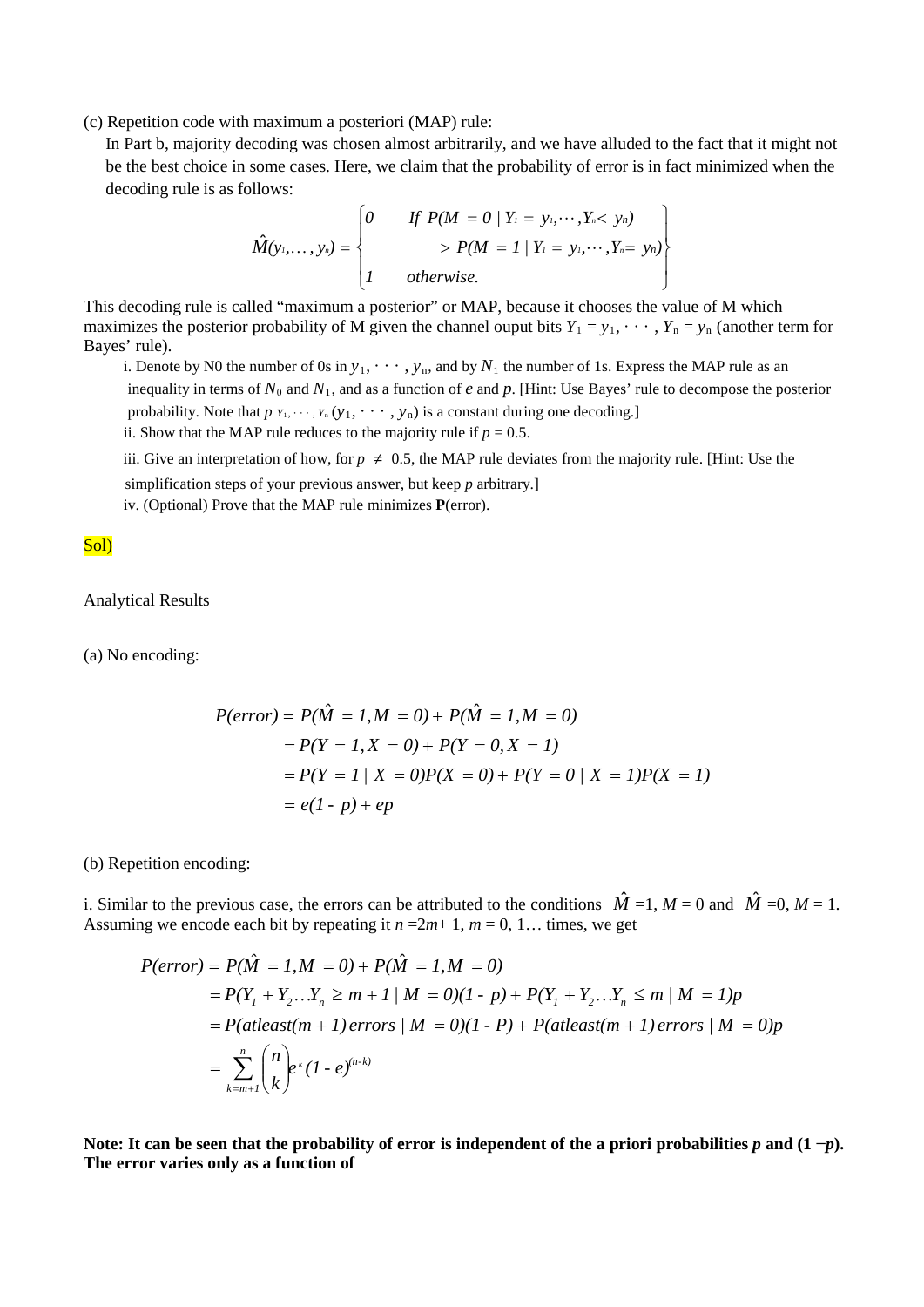ii. The variation of the error probability as a function of n is shown in Figure 3

iii. Even though, the error is independent of  $p$ , in degenerate cases such as  $p=1$ ,  $p=0$ , the majority decoding does not give us any advantage. It is easier to always output  $\hat{M} =1, \hat{M} =0$  respectively.

Simulations the matlab code for simulating the communication channel is attached with the solutions. Figure 4 shows the close agreement between the analytical results (indicated by ◦) and the simulated error rates (indicated by ∗).



**Figure 3 Analytical Results**



### **Figure 4 simulation results**

(c) Repetition code with maximum a posteriori (MAP) rule:

i. Using Baye's rule to compute the posterior probabilities, we get

$$
P(M = 0 | Y_1 = y_1, \dots, Y_n = y_n) = \frac{P(Y_1 = y_1, \dots, Y_n = y_n | M = 0)P(M = 0)}{P(Y_1 = y_1, \dots, Y_n = y_n)}
$$
  
\n(*numerator*) = >  $e^{N_I}(1 - e)^{N_0}(1 - p)$   
\nsimilarly,  $P(M = 1 | Y_1 = y_1, \dots, Y_n = y_n) = \frac{P(Y_1 = y_1, \dots, Y_n = y_n | M = 1)P(M = 1)}{P(Y_1 = y_1, \dots, Y_n = y_n)}$   
\n(*numerator*) = >  $e^{N_0}(1 - e)^{N_1}(p)$ 

Since, the denominators are the same, the MAP decision rule reduces to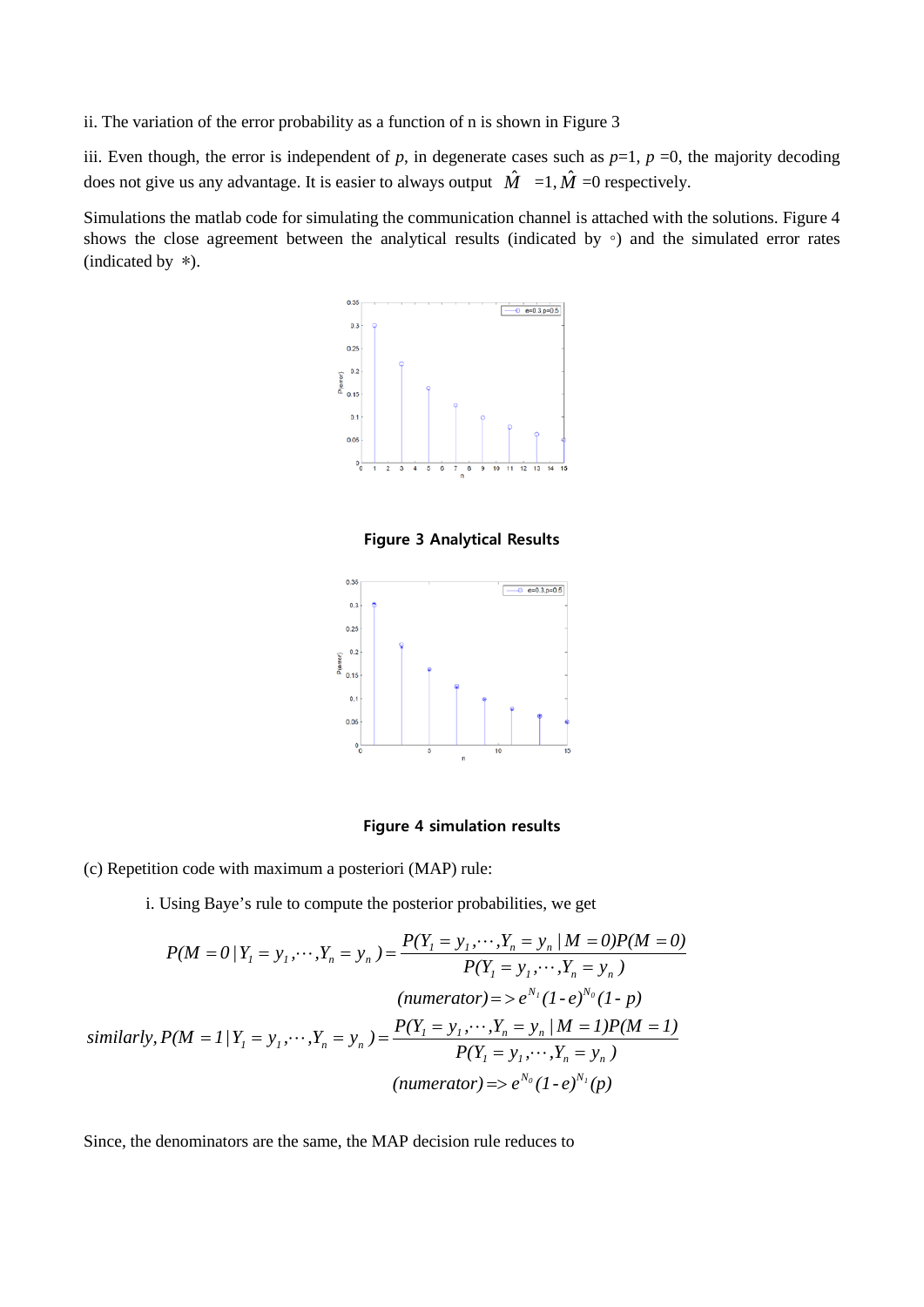$$
\hat{M}(y_1,\dots,y_n) = \begin{cases} 0 & \text{if } e^{N_1}(1-e)^{N_0}(1-p) \ge e^{N_0}(1-e)^{N_1}(p) \\ 1 & \text{otherwise} \end{cases}
$$

ii. When,  $p=0.5$ , the decision rule reduces to

$$
\hat{M}(y_1,\dots,y_n)=\begin{cases}0 & \text{If}\ \ e^{N_1}(1-e)^{N_0}\geq e^{N_0}(1-e)^{N_1}\\1 & otherwise\end{cases}
$$

The test expression can be rewritten as  $(I - e)^{N_0 - N_1} \ge e^{N_0 - N_1}$  if we assume that  $e \le 0.5$ , then  $(I - e) \ge e$ . Therefore, we can re-write the test as,

$$
\hat{M}(y_1, \dots, y_n) = \begin{cases} 0 & \text{if } N_0 > N_1 \\ 1 & \text{otherwise} \end{cases}
$$

- iii. In this case, we see that the decision rule and hence the probability of error depends oupon the *a-priori*  probabilities *p* and 1−*p*. In particular, if we consider the degenerate cases again *p* =0, *p* = 1, we see from the rule that we always decide in favor of  $\hat{M} = 0$ ,  $\hat{M} = 1$  irrespective of the received bits. This is in contrast to the majority decoding that still has to count the number of 1s in the output.
- iv. Here we resort to a more intuitive proof of the statement that also illustrates the concept of 'risk' in decision. Consider the case when we have no received data and make the decision based entirely on prior probabilities  $P(M=0) = 1-p$  and  $P(M=1) = p$ . If we decide  $\hat{M} = 1$ , then we have the  $1-p$  probability of being wrong. Similarly if we chose  $\hat{M} = 0$ , we have a probability p of being wrong. We choose  $\hat{M}$  to minimize the risk of being wrong or maximize the probability of being right. Thus we choose

$$
\hat{M} = arg \max_{M=(0,1)} P(X = M)
$$

When we are given the data *Y*, we have to deal with the *a-posteriori* probabilities  $P(M=1|Y)$ ,  $P(M=0|Y)$  instead of *a-priori* probabilities  $P(M=0), P(M=1)$  and the argument remains unchanged. Thus, to minimize probability or being wrong, or maximize the probability of being right, we choose

$$
\hat{M} = arg \max_{M=(0,1)} P(X = M / Y)
$$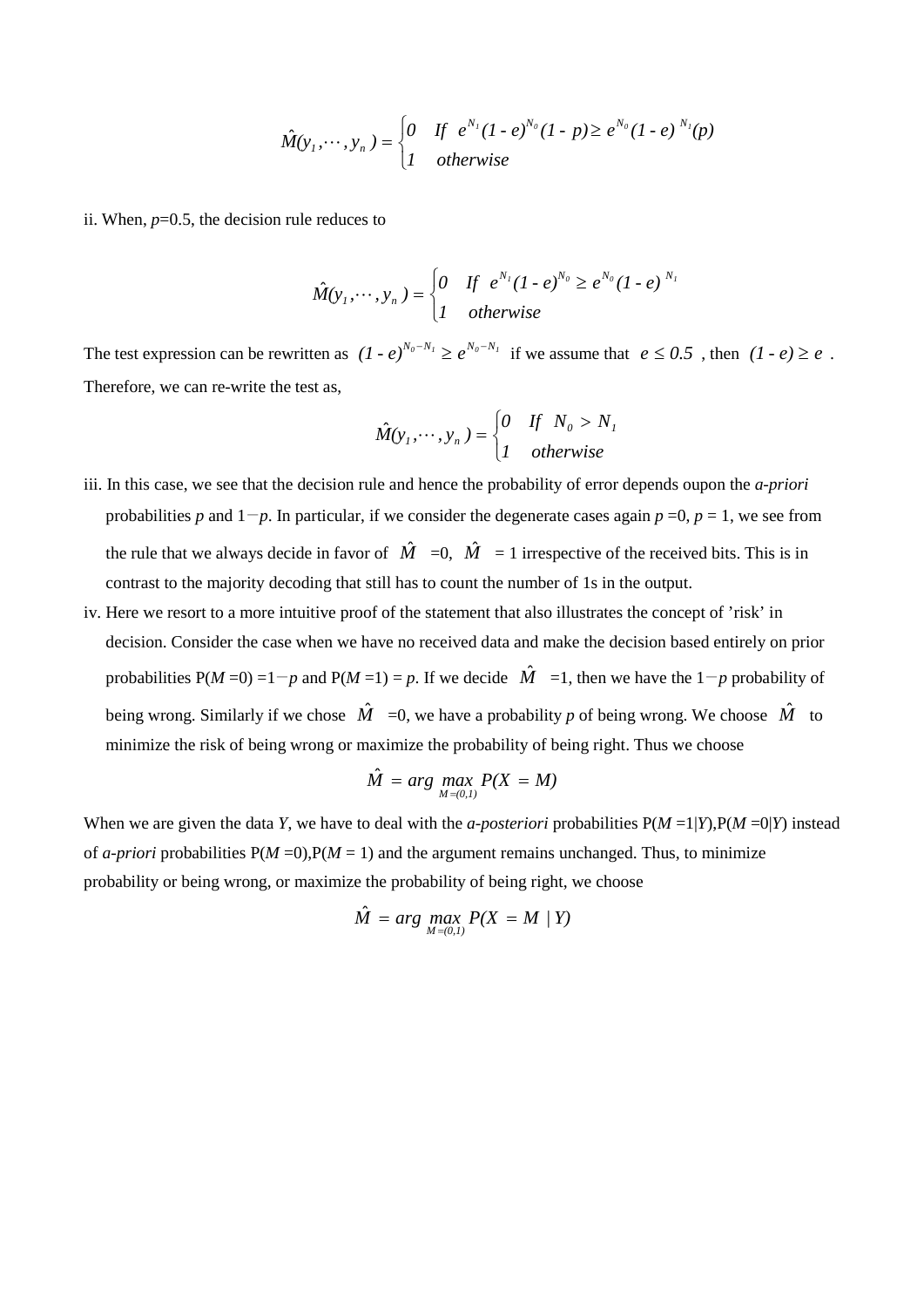**4.** Let X be uniformly distributed in the unit interval [0,1]. Consider the random variable  $Y = g(X)$ , where

$$
g(x) = \begin{cases} 1 & \text{if } x \le 1/3 \\ 2 & \text{if } x > 1/3 \end{cases}
$$

Find the expected value of Y by first deriving its PMF. Verify the results using the expected value rule.

# Sol)

The random variable  $Y = g(X)$  is discrete and its PMF is given by

$$
pY(1) = P(X \le 1/3) = 1/3 \qquad pY(2) = 1 - py(1) = 2/3
$$

Thus,

$$
E[Y] = \frac{1}{3} \times 1 + \frac{2}{3} \times 2 = \frac{5}{3}
$$

The same result is obtained using the expected value rule:

$$
E(Y) = \int_{0}^{1} g(x)fx(x)dx = \int_{0}^{1/3} dx + \int_{1/3}^{1} 2dx = \frac{5}{3}
$$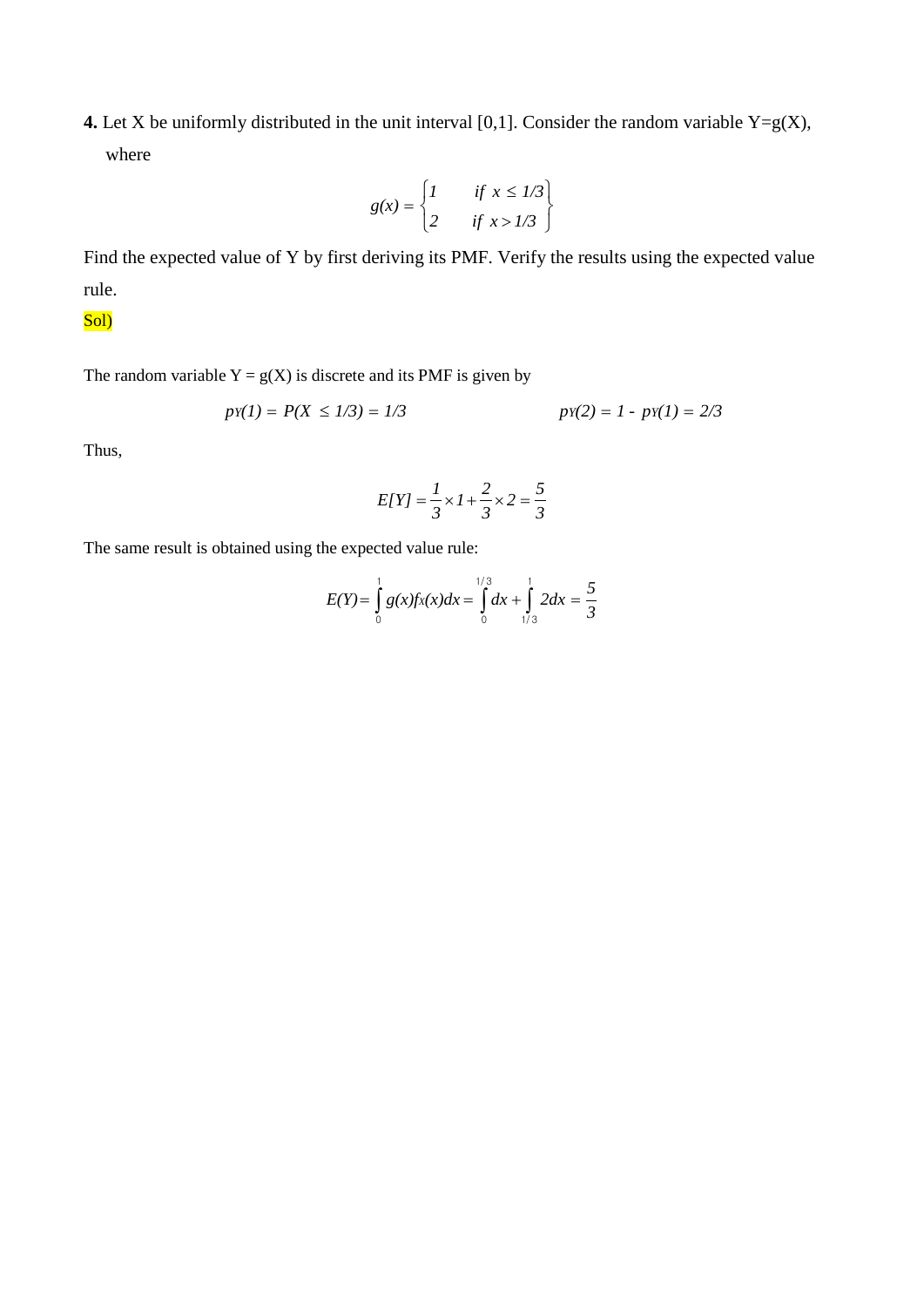- **5.** Alvin throws darts at a circular target of radius r and is equally likely to hit any point in the target. Let *X* be the distance of Alvin's hit from the center.
- (a) Find the PDF, the mean, and the variance of *X*.
- (b) The target has an inner circle of radius *t*. If *X*≤ *t,* Alvin's gets a score of *S*=1/*X*. Otherwise his score is *S*=0. Find the CDF of *S*. Is *S* a continuous random variable?

## Sol)

(a) We first calculate the CDF of X. For  $x \in [0, r]$ , we have

$$
F_x(x) = P(X \le x) = \frac{\pi x^2}{\pi r^2} = (\frac{x}{r})^2
$$

For  $x < 0$ , we have  $F_x(x) = 0$ , and for  $x > r$ , we have  $F_x(x) = 1$ . By differentiating, we obtain the PDF

$$
f_{x}(x) = \begin{cases} \frac{2x}{r^2}, & \text{if } 0 \leq x \leq r \\ 0, & \text{otherwise.} \end{cases}
$$

We have

$$
E(X) = \int_{0}^{1} \frac{2x}{r^2} dx = \frac{2r}{3}
$$

Also

$$
E(X^{2}) = \int_{0}^{r} \frac{2x^{3}}{r^{2}} dx = \frac{r^{2}}{2}
$$

So

$$
var(X) = E[X^2] \cdot (E[X])^2 = \frac{r^2}{2} - \frac{4r^2}{9} = \frac{r^2}{18}
$$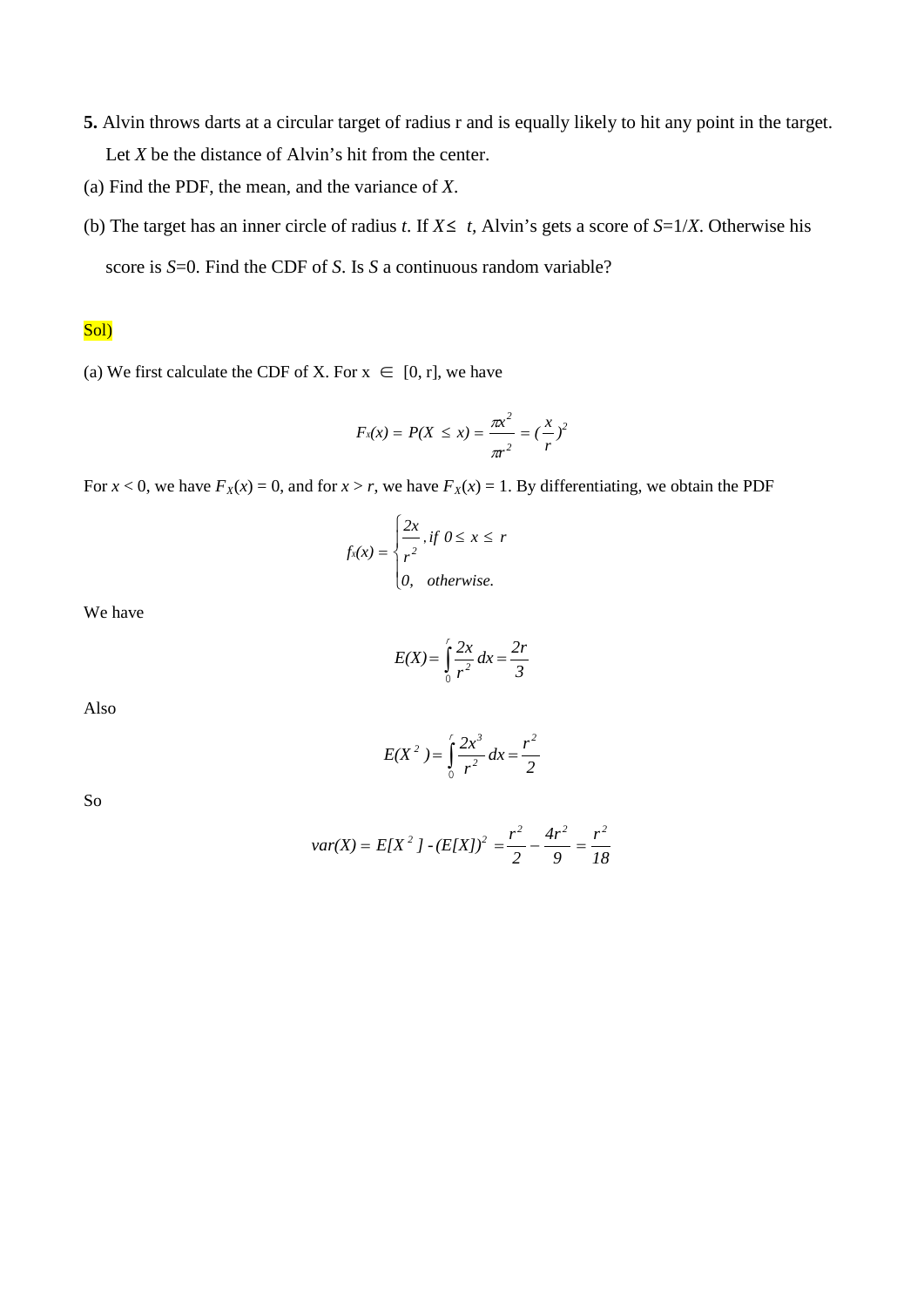(b) Alvin gets a positive score in the range  $[1/t, \infty)$  if and only if  $X \leq t$ , and otherwise he gets a score of 0. Thus, for s <

0, the CDF of S is  $FS(s) = 0$ . For  $0 \le s < 1/t$ , we have

 $F_S(s) = P(S \le s) = P$  (Alvin's hit is outside the inner circle) = *1* -  $P(X \le t) = 1 - \frac{t^2}{r^2}$ *r t*  $P(X \le t) = 1 - \frac{t}{t}$ 

For  $1/t < s$ , the CDF of *S* is given by

$$
F_S(s) = P(S \le s) = P(X \le t)P(S \le s \mid X \le t) + P(X > t)P(S \le s \mid X > t)
$$

We have

$$
P(X \le t) = \frac{t^2}{r^2}, P(X > t) = 1 - \frac{t^2}{r^2}
$$

and since  $S = 0$  when  $X > t$ ,

$$
P(S \leq s \mid X > t) = 1
$$

Furthermore

$$
P(S \le s \mid X \le t) = P(1/X \le s \mid X \le t) = \frac{P(1/s \le X \le t)}{P(X \le t)} = \frac{\frac{\pi t^2 - \pi (1/s)^2}{\pi r^2}}{\frac{\pi t^2}{\pi r^2}} = 1 - \frac{1}{s^2 t^2}
$$

Combining the above equations, we obtain

$$
P(S \le s) = \frac{t^2}{r^2} (1 - \frac{1}{s^2 t^2}) + 1 - \frac{t^2}{r^2} = 1 - \frac{1}{s^2 r^2}
$$

Collecting the results of the preceding calculations, the CDF of *S* is

$$
F_s(s) = \begin{cases} 0 & \text{if } s < 0 \\ 1 - \frac{t^2}{r^2} & \text{if } 0 \le s < 1/t \\ 1 - \frac{1}{s^2 r^2} & \text{if } 1/t \le s \end{cases}
$$

Because Fs has a discontinuity at  $s = 0$ , the random variable *S* is not continuous.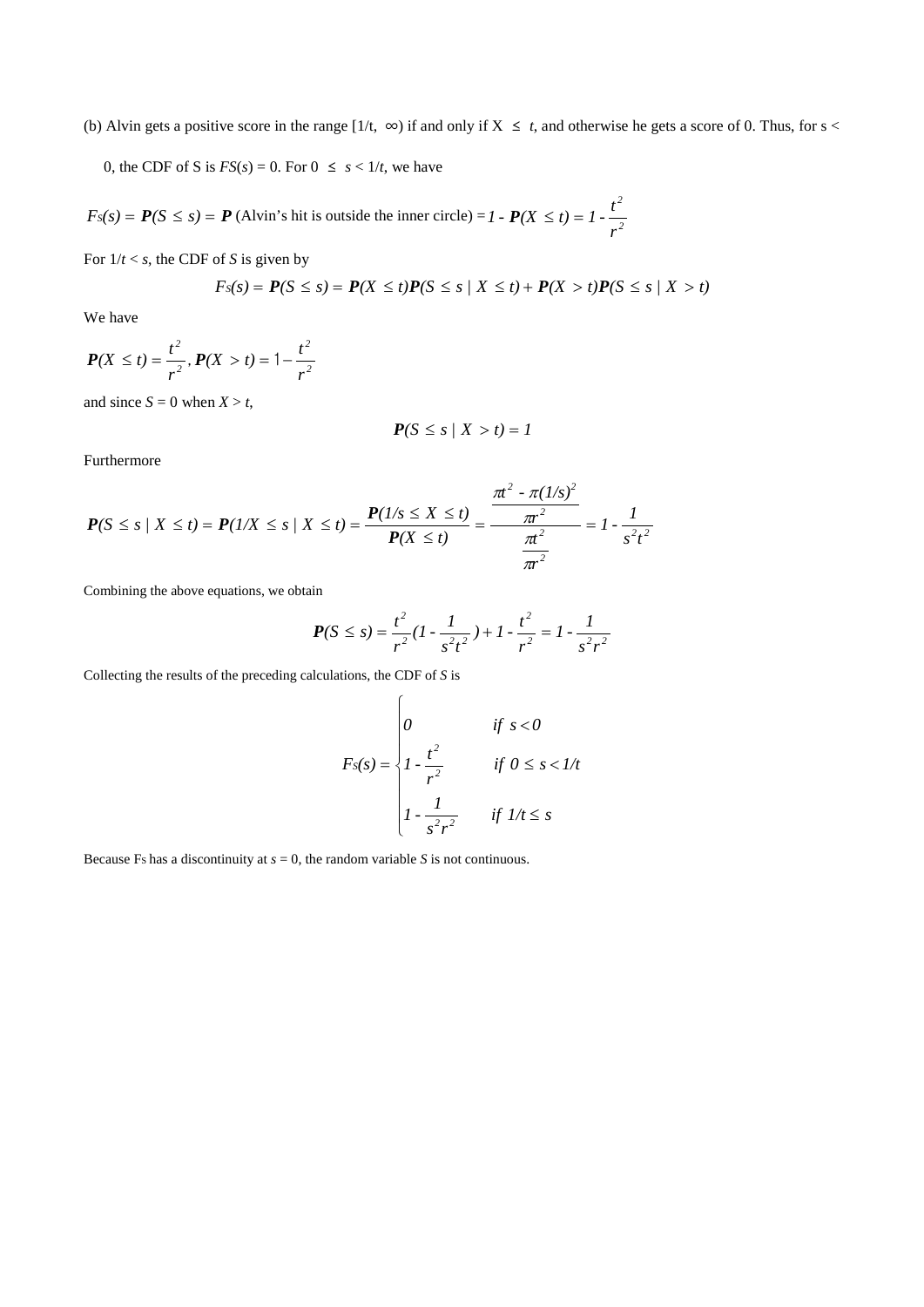**6.** Let X be a normal random variable with zero mean and standard deviation  $\sigma$ . Use the normal tables to compute the probabilities of the events  ${X \ge k\sigma}$  *and*  ${|X| \le k\sigma}$  *for*  $k = 1,2,3$ .

Sol)

The random variable  $Z = X/\sigma$  is a standard normal, so

$$
P(X \geq k\sigma) = P(Z \geq k) = 1 - \Phi(k)
$$

From the normal tables we have

$$
\Phi(1) = 0.8413
$$
,  $\Phi(2) = 0.9772$ ,  $\Phi(3) = 0.9986$ .

Thus  $P(X \ge \sigma) = 0.1587, P(X \ge 2\sigma) = 0.0228, P(X \ge 3\sigma) = 0.0014$ . we also have

$$
\mathbf{P}(|X| \leq k\sigma) = \mathbf{P}(|Z| \leq k) = \Phi(k) - \mathbf{P}(Z \leq -k) = \Phi(k) - (1 - \Phi(k)) = 2\Phi(k) - 1.
$$

Using the normal table values above, we obtain

$$
P(|X| \le \sigma) = 0.6826, P(|X| \le 2\sigma) = 0.9544, P(|X| \le 3\sigma) = 0.9972
$$

where *t* is a standard normal random variable.